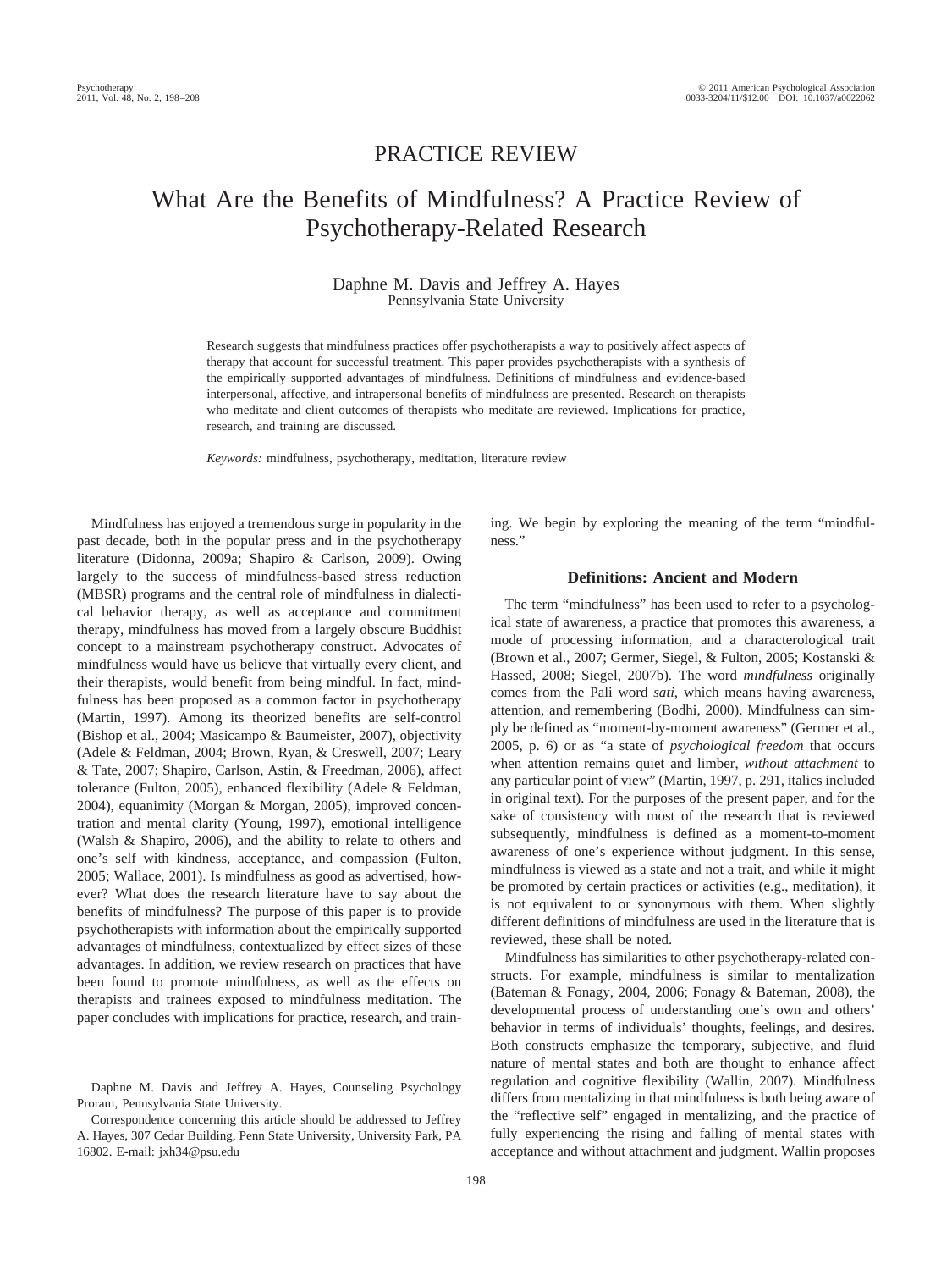that the receptivity that mindfulness fosters enables the process of mentalization to occur.

A second construct, intersubjectivity (Benjamin, 1990), has been theorized to relate to Buddhist psychology (Epstein, 2007; Surrey, 2005; Thompson, 2001; Wallace, 2001) and to being in the present moment in psychotherapy (Stern, 2004). Mindfulness and intersubjectivity are similar in that they both enable a sense of connection with others (Thompson, 2001), or what Thich Nhat Hanh (1987) calls interbeing. Interbeing is a Buddhist notion that by living in the present moment, the interdependent nature of all phenomena and people is experienced (Hanh, 1987). To date, there is no research relating mindfulness with either mentalization or intersubjectivity.

Finally, insight, the conscious process of making novel connections (Hill & Castonguay, 2007), can be construed as a beneficial outcome of mindfulness practice. Siegel (2007b, 2009) has proposed a neurological basis for the connection between mindfulness and insight, and research discussed later in this article has begun to support this proposition.

## **How Can Mindfulness Be Enhanced?**

Although there are several disciplines and practices that can cultivate mindfulness (e.g., yoga, tai chi, qigong; Siegel, 2007b), the majority of theoretical writing and empirical research on the subject has focused on mindfulness developed by mindfulness meditation. Meditation refers to:

A family of self-regulation practices that focus on training attention and awareness in order to bring mental processes under greater voluntary control and thereby foster general mental well-being and development and/or specific capacities such as calm, clarity, and concentration (Walsh & Shapiro, 2006, p. 228).

While a myriad of meditation practices including Tibetan and Zen Buddhist meditation styles also cultivate mindfulness, the term *mindfulness meditation* is typically used synonymously with Vipassana, a form of meditation that derives from Theravada Buddhism (Gunaratana, 2002; Young, 1997). Vipassana is a Pali word for insight or clear awareness and is a practice designed to gradually develop mindfulness or awareness (Gunaratana, 2002).

Mindfulness is systematically cultivated in Vipassana practice by applying one's attention to one's bodily sensations, emotions, thoughts, and surrounding environment (Bodhi, 2000; Germer, 2005; Germer et al., 2005; Gunaratana, 2002; Wallace, 2001; Young, 1997).

While it may be assumed that all meditation practices equally benefit the practitioner, research rather intriguingly suggests that different styles of meditation practice elicit different brain activity patterns (Cahn & Polich, 2006; Lutz, Dunne, & Davidson, 2007; Valentine & Sweet, 1999). For example, mindfulness meditation more than concentrative forms of meditation (e.g., focusing on a mantra) has been shown to stimulate the middle prefrontal brain associated with both self-observation and metacognition (Cahn & Polich, 2006; Siegel, 2007b) and foster specific attentional mechanisms (Valentine & Sweet, 1999). With the advancement of neurological technology, mindfulness researchers are examining distinct components of mindfulness meditation such as focused attention, open monitoring (nonjudgmental moment-to-moment observation of one's experience), and loving-kindness compassion practice and their specific physiological outcomes (Lutz, Slagter, Dunne & Davidson, 2008; Lutz et al., 2009).

### **Empirically Supported Benefits of Mindfulness**

As research evidence begins to accumulate concerning the positive outcomes of mindfulness, it is possible to categorize these benefits along several dimensions. Three dimensions that are particularly relevant to psychotherapy pertain to the affective, interpersonal, and other intrapersonal benefits of mindfulness. Another empirically supported benefit of mindfulness, empathy, will be discussed later in the paper when research is reviewed on therapists who practice mindfulness meditation. Practical examples of mindfulness-based interventions that could be used with clients are provided in Table 1.

## **Affective Benefits**

**Emotion regulation.** There is evidence that mindfulness helps develop effective emotion regulation in the brain (Corcoran, Farb, Anderson, & Segal, 2010; Farb et al., 2010; Siegel, 2007b).

Table 1

| Examples of Mindfulness-Based Interventions for Clients |  |  |
|---------------------------------------------------------|--|--|
|---------------------------------------------------------|--|--|

| <b>Benefits</b>                                             | Practical mindfulness-based interventions to use with clients                                                                         |                                                                                                                                                                                  |  |
|-------------------------------------------------------------|---------------------------------------------------------------------------------------------------------------------------------------|----------------------------------------------------------------------------------------------------------------------------------------------------------------------------------|--|
| Emotion regulation                                          | "Can you stay with what is happening right"<br>now?Can you breathe with what is<br>happening right now?" $1$                          | "What can you tell me about your experience right now? Notice<br>any changes in your feeling, however subtle." <sup>2</sup>                                                      |  |
| Decreased reactivity &<br>increased response<br>flexibility | Slowly scan your entire body starting at your<br>toes. Notice any sensations in your body<br>without trying to change them. $3$       | Can you allow and accept this feeling and stay in touch with it<br>without reacting to it? If not, what is happening in your<br>experience that's reacting to this feeling? 4    |  |
| Interpersonal benefits                                      | For couples: Face each other, look into each<br>other's eyes and notice what reactions,<br>feelings, and thoughts arise. <sup>5</sup> | For couples: Face each other, look into each other's eyes, and<br>practice sending loving-kindness to one another. <sup>5</sup>                                                  |  |
| Intrapersonal benefits                                      | Therapist and client can practice mindfulness<br>meditation together during the therapy<br>session. <sup>6</sup>                      | Informal daily practice can include: walking and eating meditations,<br>such as mentally saying "lifting stepping forward heel<br>touching toe touching lifting " when walking." |  |

<sup>1</sup> (Morgan, 2005, p. 135). <sup>2</sup> (Morgan, 2005, p. 138). <sup>3</sup> (Body Scan, Kabat-Zinn, 1990). <sup>4</sup> (Adapted from Didonna, 2009b). <sup>5</sup> (MBRE, Carson et al., 2006).  $\frac{6}{2}$  (Lysack, 2005).  $\frac{7}{2}$  (Germer, 2005, p.14).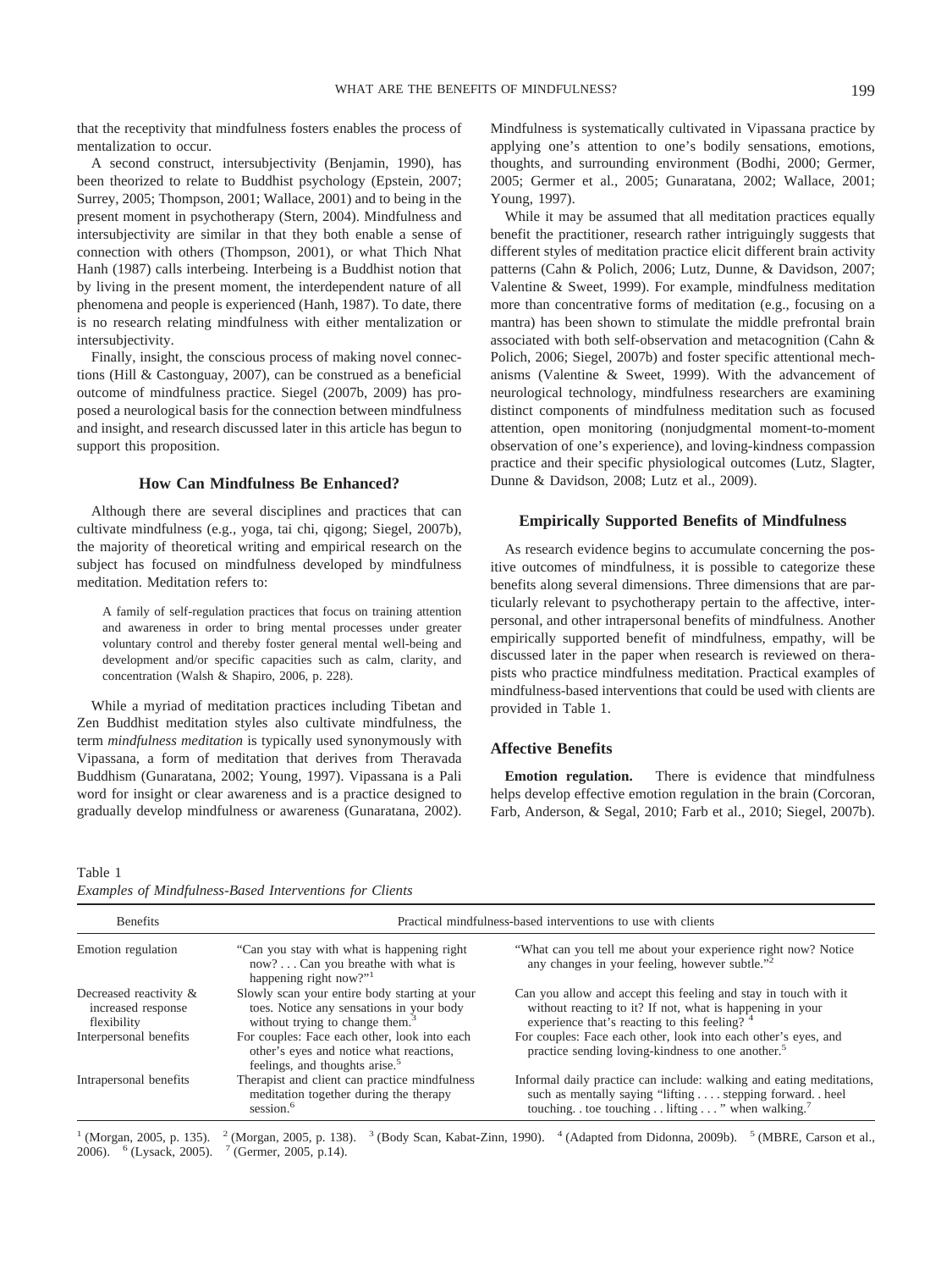In terms of proposed mechanisms of change, Corcoran et al. theorize that mindfulness meditation promotes metacognitive awareness, decreases rumination via disengagement from perseverative cognitive activities, and enhances attentional capacities through gains in working memory; these cognitive gains, in turn, contribute to effective emotion regulation strategies.

In support of Corcoran et al.'s model, research indicates that mindfulness meditation is negatively associated with rumination and is directly related to effective emotion regulation (Chambers, Lo, & Allen, 2008; McKim, 2008; Ramel, Goldin, Carmona, & McQuaid, 2004). In particular, 20 nonclinical novice meditators who participated in a 10-day intensive mindfulness meditation retreat were compared to a waitlisted control group on mindfulness, rumination, affect, and performance tasks for attention switching, sustained attention and working memory (Chambers et al., 2008). Following the meditation retreat, the meditation group had significantly higher self-reported mindfulness, decreased negative affect, fewer depressive symptoms, and less rumination compared to the control group. In addition, the meditation group had significantly better working memory capacity and greater ability to sustain attention during a performance task compared to the control group. Differences were not detected between the groups on self-reported anxiety or positive affect.

Chambers et al.'s (2008) finding that mindfulness training decreased rumination is consistent with research with participants having chronic mood disorders. Ramel et al. (2004) found that participants in an 8-week MBSR training had significantly less reflective rumination compared to: a) participants' initial rumination scores, and b) a control group matched on age, gender, and initial depressive symptoms. In addition, decreases in rumination scores were significantly predicted by participants' amount of meditation practice. In another study, prepost scores after an 8-week MBSR intervention were compared among a community sample that experienced ongoing anxiety, depression, and/or chronic pain (McKim, 2008). Following MBSR, participants had significantly higher scores on self-reported mindfulness and significantly lower scores on self-reported rumination, psychological distress, depression, anxiety, and physical illness. Mindfulness scores significantly predicted anxiety, rumination, medical symptoms, and psychological distress. Furthermore, the relationship between mindfulness and depression was significantly mediated by decreased rumination.

A recent meta-analysis of 39 studies supports the efficacy of mindfulness-based therapy for reducing anxiety and depression symptoms (Hoffman, Sawyer, Witt, & Oh, 2010). MBSR and mindfulnessbased cognitive therapy constituted the majority of mindfulness-based therapies in these 39 studies. For clinical populations, the average prepost effect size was large, and a moderate effect size was found among nonclinical populations. For 19 studies that assessed depressive and anxiety symptoms in long-term follow-ups, moderate effect sizes supporting the effectiveness of mindfulness interventions were detected. Hoffman et al. concluded that mindfulness-based therapy has utility for potentially altering affective and cognitive processes that underlie multiple clinical issues.

Hoffman et al. (2010)'s findings are consistent with evidence that mindfulness meditation leads to increased positive affect and decreased anxiety and negative affect (Davidson et al., 2003; Erisman & Roemer, 2010; Farb et al., 2010; Jha, Stanley, Kiyonaga, Wong, & Gelfand, 2010; Way, Creswell, Eisenberger, &

Lieberman, 2010). In one study, participants randomly assigned to an 8-week MBSR training group were compared to waitlisted controls on self-report measures of depression, anxiety, and psychopathology and on neural reactivity as measured by functional magnetic resonance imaging (fMRI) after watching sad films (Farb et al., 2010). Participants exposed to MBSR displayed significantly less anxiety, depression, and somatic distress relative to the control group (Farb et al., 2010). Still further, fMRI data indicated that the MBSR group had less neural reactivity while exposed to the films than the control group, and they displayed distinctively different neural responses while watching the films than they did prior to the MBSR training. These findings suggest that mindfulness meditation shifts individuals' ability to employ emotion regulation strategies that enable them to experience emotion selectively, and that the emotions they experience may be processed differently in the brain (Farb et al., 2010; Williams, 2010).

In a study of trait mindfulness, Way et al. (2010) investigated the relationships among mindfulness, depressive symptoms, and neural activity in a nonclinical sample of adults. Trait mindfulness was found to be inversely related to amygdala activity when participants were in a resting state; amygdala activity was further associated with depressive symptoms. This study provides support that trait mindfulness may alter baseline amygdala activity so that serves a preventive or buffering role in depressive mood.

Erisman and Roemer (2010) conducted a study in which participants in an experimental group were exposed to a brief mindfulness intervention and then watched film clips that contained either positive affect or mixed affect. Compared to a control group, participants in the experimental group reported more positive emotions after watching the film clips containing positive affect and reported less negative emotions after watching affectively mixed film clips.

Jha et al. (2010) examined working memory capacity and emotional experience among a military group who participated in an 8-week mindfulness training, a nonmeditating military group, and civilians; both military groups were in a highly stressful predeployment period. The nonmeditating military group displayed decreased working memory capacity over time whereas working memory capacity among nonmeditating civilians was stable across time. Within the meditation military group, working memory capacity increased in proportion to actual amount of meditation practice. In addition, meditation practice was directly related to self-reported positive affect and inversely related to self-reported negative affect. Working memory capacity mediated the relationship between meditation practice time and negative affect. These findings suggest that adequate mindfulness meditation practice may enhance working memory capacity, similar to results obtained by Chambers et al. (2008), thereby promoting effective emotion regulation during periods of stress when working memory may otherwise diminish.

Thus, research indicates that meditation may elicit positive emotions, minimize negative affect and rumination, and enable effective emotion regulation. Even eight weeks of mindfulness meditation practice may alter the ways in which emotions are regulated and processed in the brain (Williams, 2010). Emotion regulation has such strong empirical support as a benefit of mindfulness meditation that recently the term "mindful emotion regulation" was coined to refer to "the capacity to remain mindfully aware at all times, irrespective of the apparent valence or magni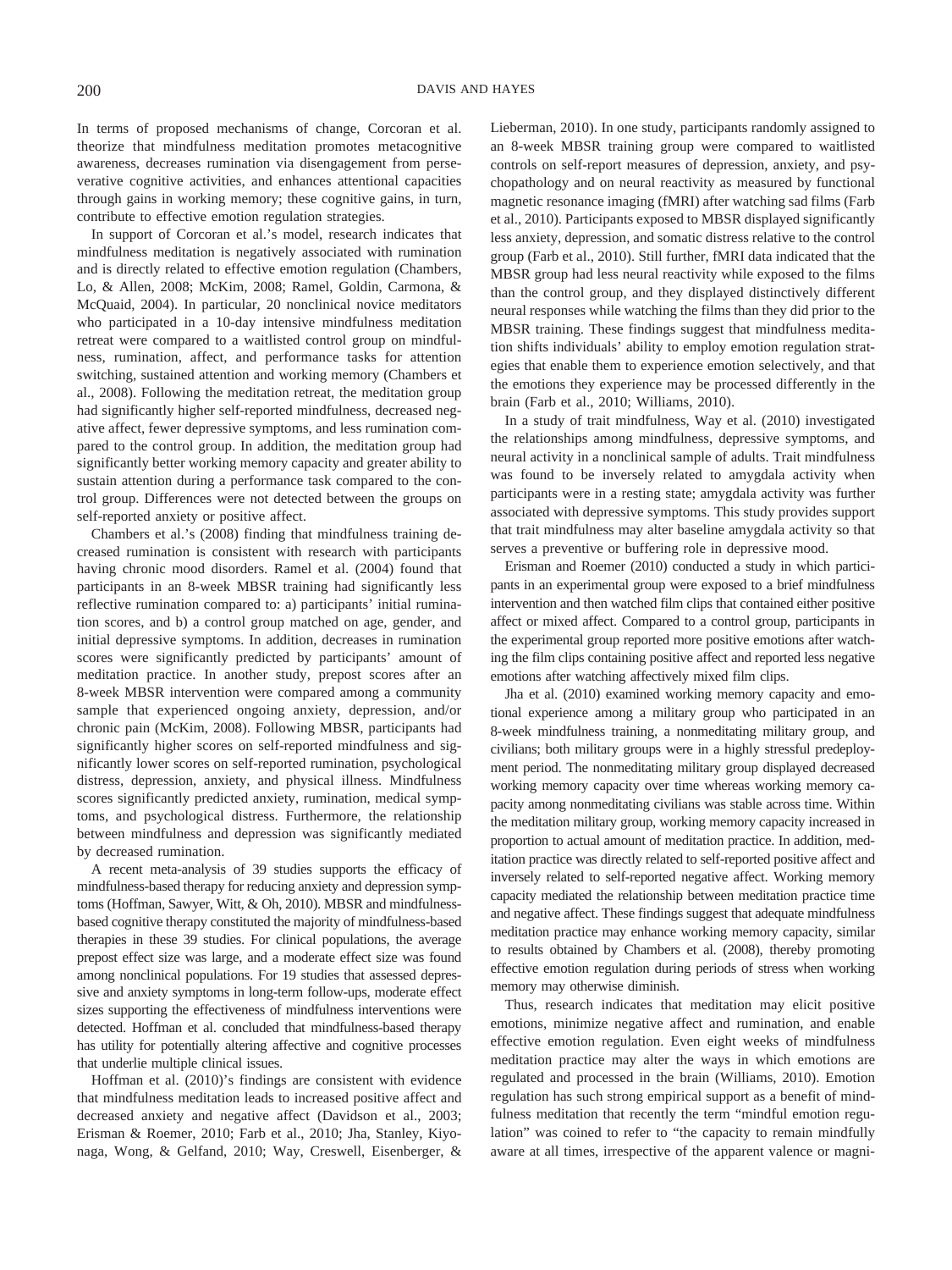tude of any emotion that is experienced" (Chambers, Gullone, & Allen, 2009, p. 569).

**Decreased reactivity and increased response flexibility.** Research has demonstrated that mindfulness meditation enables people to become less reactive (Cahn & Polich, 2009; Goldin & Gross, 2010; Ortner, Kiner, & Zelazo, 2007; Siegel, 2007a, 2007b) and have greater cognitive flexibility (Moore & Malinowski, 2009; Siegel, 2007a, 2007b). Evidence indicates that mindfulness meditators develop the skill of self-observation that neurologically disengages automatic pathways created from prior learning and enables present moment input to be integrated in a new way (Siegel, 2007a). Meditation activates regions of the brain associated with more adaptive responding to stressful or negative situations (Cahn & Polich, 2006; Davidson et al., 2003). Activation of this region of the brain corresponds with faster recovery to baseline after being negatively provoked (Davidson, 2000; Davidson, Jackson, & Kalin, 2000).

Moore and Malinowski (2009) compared a group of experienced mindfulness meditators with a control group who had no meditation experience on measures assessing their ability to focus attention and suppress distracting information. The meditation group had significantly better performance on all measures of attention and had higher self-reported mindfulness. Mindfulness meditation practice and self-reported mindfulness were correlated directly with cognitive flexibility and attentional functioning.

In another study, individuals with one month to 29 years of mindfulness meditation practice experience viewed pleasant, unpleasant, and neutral pictures and then had their reaction times measured to categorizing tones as either short or long (Ortner et al., 2007). Reaction time was thought to represent emotional interference with the categorization task. Meditation experience was inversely related to emotional interference when viewing unpleasant pictures. Ortner et al. suggest that mindfulness meditation practice may help individuals disengage from emotionally upsetting stimuli, enabling attention to be focused on the cognitive task at hand. In a follow-up study, participants were assigned to either a 7-week training in mindfulness meditation, relaxation meditation, or a waiting list control group. The mindfulness meditation group exhibited less emotional interference in response to the unpleasant pictures than the other groups. Ortner et al.'s findings support the notion that mindfulness meditation decreases emotional reactivity.

In addition, Cahn and Polich (2009) assessed the reactions of very experienced mindfulness meditators to distracting stimuli. Findings revealed that while in a meditative state, practitioners displayed minimal emotional and cognitive reactivity to distracting stimuli. These findings support the notion that mindfulness meditation contributes to decreased reactivity.

A recent study investigated the effects of MBSR training on emotional reactivity and regulation of negative self-beliefs among adults with social anxiety disorder (Goldin & Gross, 2010). Participants completed two attention tasks before and after participating in an 8-week MBSR training. In prepost tests, participants displayed lower levels of negative emotion, decreased amygdala activity, and increased levels of activity in areas of the brain associated with attentional deployment.

## **Interpersonal Benefits**

The question of how mindfulness affects interpersonal behavior has been pursued recently by scholars who have addressed concepts such as mindful relating (Wachs & Cordova, 2007), mindful responding in couples (Block-Lerner, Adair, Plumb, Rhatigan, & Orsillo, 2007), and mindfulness-based relationship enhancement (MBRE) (Carson, Carson, Gil, & Baucom, 2006). Evidence indicates that trait mindfulness predicts relationship satisfaction, ability to respond constructively to relationship stress, skill in identifying and communicating emotions to one's partner, amount of relationship conflict, negativity, and empathy (Barnes, Brown, Krusemark, Campbell, & Rogge, 2007; Wachs & Cordova, 2007). Barnes et al. found that people with higher trait mindfulness reported less emotional stress in response to relationship conflict and entered conflict discussion with less anger and anxiety. Evidence shows that mindfulness is inversely correlated with distress contagion and directly correlated with the ability to act with awareness in social situations (Dekeyser, Raes, Leijssen, Leyson, & Dewulf, 2008). Thus, empirical evidence suggests that mindfulness protects against the emotionally stressful effects of relationship conflict (Barnes et al., 2007), is positively associated with the ability to express oneself in various social situations (Dekeyser el al., 2008), and predicts relationship satisfaction (Barnes et al., 2007; Wachs & Cordova, 2007). Given that the therapeutic relationship is emotionally intimate, potentially conflictual, and inherently interpersonal, therapists' trait mindfulness may aid their ability to cultivate and sustain successful relationships with clients.

### **Other Intrapersonal Benefits**

In addition to the affective and interpersonal benefits identified above, mindfulness has been shown to enhance functions associated with the middle prefrontal lobe area of the brain, such as self-insight, morality, intuition, and fear modulation (Siegel, 2007b, 2009). There is also evidence that mindfulness meditation has numerous health benefits including increased immune functioning (Davidson et al., 2003; see Grossman, Niemann, Schmidt, & Walach, 2004 for a review of physical health benefits). Mindfulness meditation has been shown to improve well-being (Carmody & Baer, 2008) and reduce psychological distress (Coffey & Hartman, 2008; Ostafin et al., 2006).

Neuroplasticity—the rewiring that occurs in the brain as a result of experience—now explains how regular mindfulness meditation practice alters the brain's physical structure and functioning (Davidson et al., 2003; Lazar et al., 2005; Siegel, 2007a; Vestergaard-Poulsen et al., 2009). Changes in the structure of the brain include thicker brain regions associated with attention, sensory processing and sensitivity to internal stimuli (Lazar et al., 2005), distinct gray matter concentrations (Hölzel et al., 2008), and thicker brain stems, which may account for positive cognitive, emotional and immunoreactive benefits (Vestergaard-Poulsen et al., 2009). Research suggests that states experienced during mindfulness meditation eventually can become effortless traits over time (Farb et al., 2007; Siegel, 2007a). Thus, the longer therapists practice mindfulness meditation, the more they may benefit from its effects.

Other benefits of mindfulness meditation practice include increased information processing speed (Moore & Malinowski,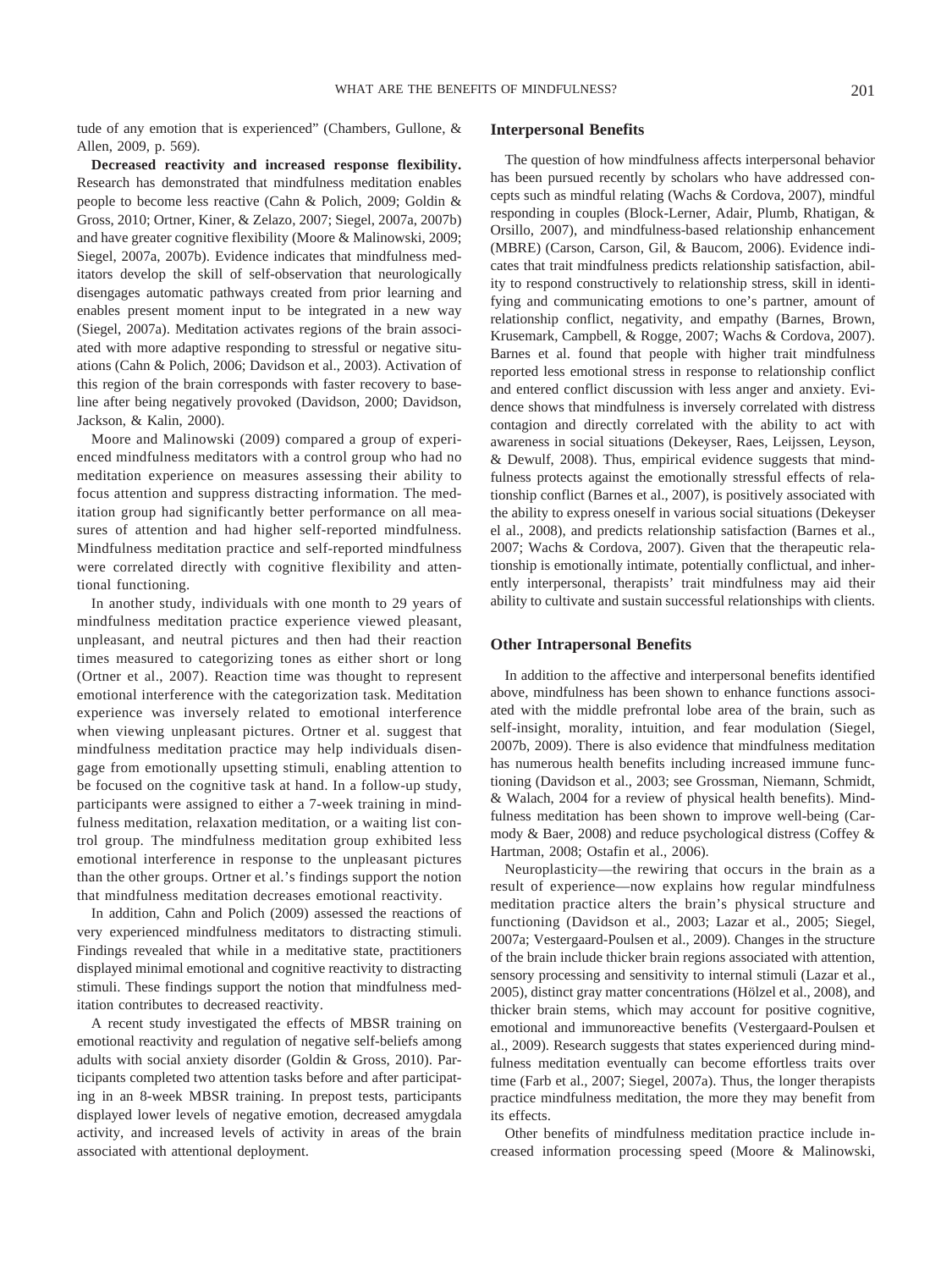2009), decreased task effort (Lutz et al., 2009), and having fewer thoughts that are unrelated to the task at hand (Lutz et al., 2009). In particular, Lutz et al.'s research implies that due to increased attentional skills and increased ability to manage distractions, therapists who practice mindfulness meditation may have an increased ability to be present to their clients.

## **Effects of Meditation on Therapists and Therapist Trainees**

Whereas the literature on the benefits of applying mindfulness approaches to psychotherapy clients is vast (see Didonna, 2009 and Baer, 2006 for reviews), research on the effects of mindfulness on psychotherapists is gradually emerging. This body of literature will be reviewed and synthesized below. Practical examples of mindfulness-based interventions for therapists and therapist trainees in practice are shown in Table 2.

#### **Empathy**

Mindfulness meditation consistently has been theorized to promote empathy (Anderson, 2005; Fulton, 2005; Martin, 1997; Morgan & Morgan, 2005; Shapiro & Izett, 2008; Walsh & Shapiro, 2006), and research utilizing a variety of methods is now accumulating in support of this premise. In a within-subjects study on meditation and empathy, counselors in training demonstrated increased empathy after participating in a 4-week Zen meditation training (Lesh, 1970). In a between-groups experiment, premedical and medical students who participated in an 8-week MBSR training had significantly higher self-reported empathy than a control group (Shapiro, Schwartz, & Bonner, 1998). A qualitative study (Aiken, 2006) of therapists who were experienced meditators

found that they believed that mindfulness meditation helped develop empathy toward clients. In particular, interviews were conducted with six psychotherapists who each had more than 10 years of experience practicing both therapy and mindfulness meditation. Consistent themes from the data indicated that mindfulness helps therapists: develop their ability to experience and communicate a felt sense of clients' inner experiences; be more present to clients' suffering; and help clients express their body sensations and feelings. Finally, along similar lines, Wang (2007) used a passive design and found that therapists who were experienced mindfulness meditators scored higher on measures of self-reported empathy than therapists who did not meditate.

#### **Compassion**

In addition to empathy, a second therapist characteristic that seems to derive from meditation is compassion. For example, MBSR training has been found to enhance self-compassion in health care professionals (Shapiro, Astin, Bishop, & Cordova, 2005) and therapist trainees (Shapiro, Brown, & Biegel, 2007). Kingsbury (2009) investigated the role of self-compassion in relation to mindfulness. Two components of mindfulness, nonjudging and nonreacting, were strongly correlated with selfcompassion, and two dimensions of empathy, taking on others perspectives (i.e., perspective taking) and reacting to others' affective experiences with discomfort. Self-compassion fully mediated the relationship between perspective taking and mindfulness.

#### **Counseling Skills**

Empirical literature now demonstrates that including mindfulness interventions in psychotherapy training may contribute to the

Table 2

*Examples of Mindfulness-Based Interventions for Trainees and Therapists*

| <b>Benefits</b>                  |                                                                                                                                                                                                                               | Practical mindfulness-based interventions for trainees' and therapists' mindfulness                                                                                                                                                                                                                                             |  |  |
|----------------------------------|-------------------------------------------------------------------------------------------------------------------------------------------------------------------------------------------------------------------------------|---------------------------------------------------------------------------------------------------------------------------------------------------------------------------------------------------------------------------------------------------------------------------------------------------------------------------------|--|--|
| Empathy                          | In trainee dyads in "therapist" $\&$ "client" roles:<br>Have therapists track their internal responses to<br>client, and what makes them feel more and less<br>empathetic towards client. <sup>7</sup>                        | In dyads, pause after each person speaks and consciously relax.<br>While pausing, with acceptance and curiosity ask yourself:<br>What is happening now? What am I feeling now? What<br>might this person be experiencing? <sup>8</sup>                                                                                          |  |  |
| Compassion                       | Visualize an image, color, or memory that elicits<br>feeling friendly towards yourself. Visualize<br>sending this feeling towards an image of yourself,<br>or a challenging client. <sup>9</sup>                              | Practice sending loving-kindness towards oneself, towards a<br>loved one, towards a 'neutral' client, towards a challenging<br>client, and towards all beings. <sup>9</sup>                                                                                                                                                     |  |  |
| Counseling skills                | In dyads, sit in silence with eyes open. Pay attention<br>to your internal experience in the presence of<br>another person, practicing to bring your attention<br>back to their breath when it wanders. <sup>10</sup>         | In trainee dyads in "therapist" $\&$ "client" roles: Have therapists<br>let go of judgments and the desire to say 'something' and<br>practice fully listening to clients. Have therapists track when<br>their attention wanders off and practice returning attention to<br>back to present moment. <sup>7</sup>                 |  |  |
| Decreased stress<br>& anxiety    | Bring your attention to your experience of breathing.<br>Imagine seeing a client. Pay attention to any<br>feelings of anxiety and fear. Notice how they shift<br>from moment to moment, allowing what is to be<br>there. $11$ | In dyads, have each person track their own internal feelings,<br>thoughts, & sensations as they stand at varying distances<br>from each other. Practice with an accepting attitude towards<br>internal reactions with eyes open, with eyes closed, facing<br>each other, $\&$ with their backs facing each other. <sup>10</sup> |  |  |
| Other benefits for<br>therapists | Therapists can practice formal sitting mindfulness<br>meditation individually or in groups.                                                                                                                                   | In between sessions, take one minute each to: 1) Ask 'what is<br>my experience right now?' 2) Notice the sensation of each in<br>and out breath 3) Expand your awareness to your whole<br>body with an attitude of acceptance. <sup>12</sup>                                                                                    |  |  |

<sup>7</sup> (Adapted from Shapiro & Izett, 2008). <sup>8</sup> (Adapted from Deep Listening & Authentically Speaking, Surrey, 2005). <sup>9</sup> (Adapted from Morgan & Morgan, 2005). <sup>10</sup> (From author's (Davis) mindfulness training at Naropa University). <sup>11</sup> (Adapted from Brach, 2003). <sup>12</sup> (Adapted from 3-minute Breathing Space from MBCT, Segal, Williams, & Teasdale, 2002).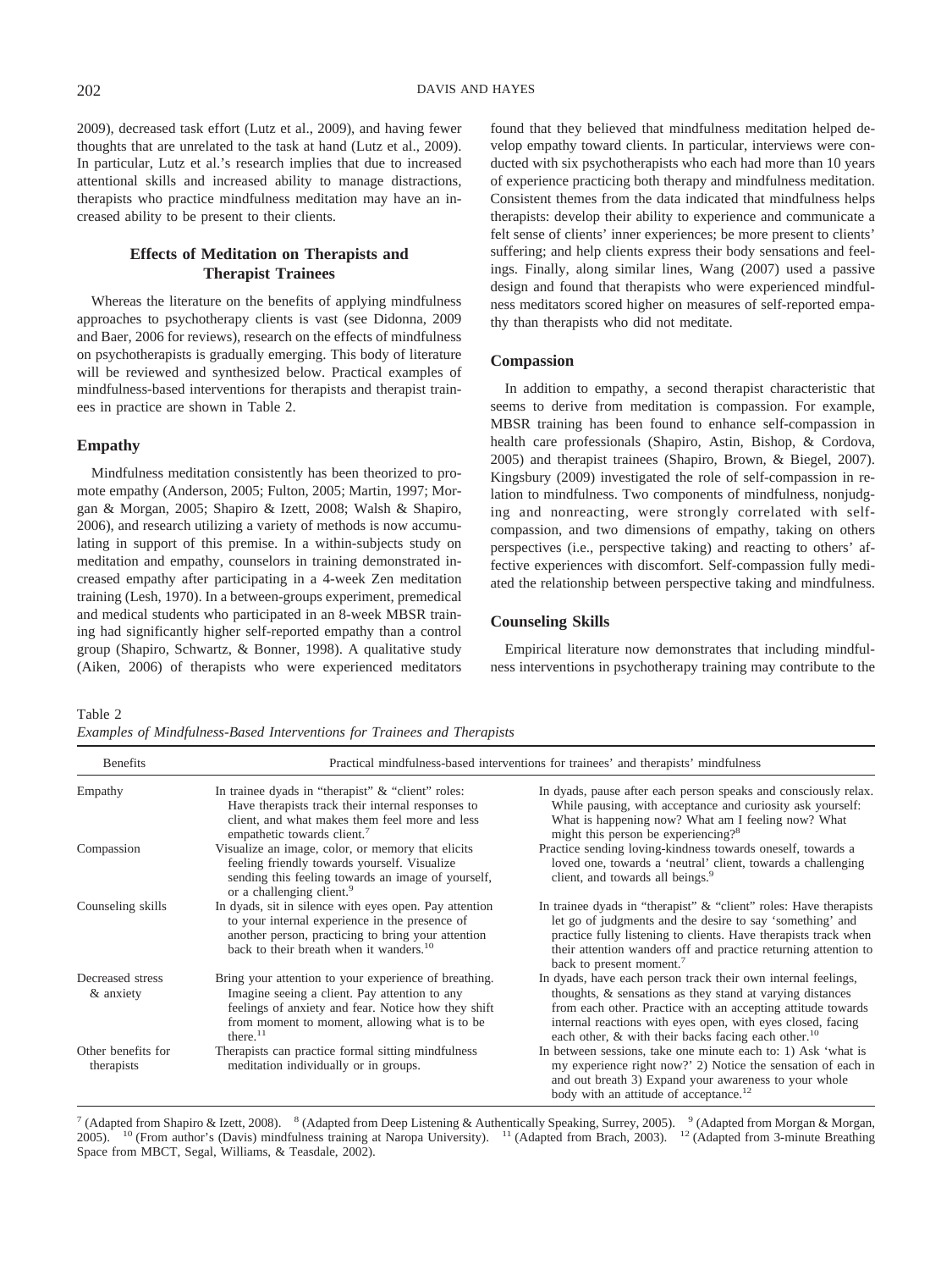development of skills that impact trainees' effectiveness as therapists. In a 4-year qualitative study, counseling students reported considerable positive effects on their counseling skills and therapeutic relationships, including being more attentive to the therapy process, more comfortable with silence, and more attuned with oneself and clients, after taking a 15-week course that included mindfulness meditation (Newsome, Christopher, Dahlen, & Christopher, 2006; Schure, Christopher, & Christopher, 2008). Counselors in training who have participated in similar mindfulnessbased interventions have reported significant increases in selfawareness, insights about their professional identity (Birnbaum, 2008), and overall wellness (Rybak & Russell-Chapin, 1998).

#### **Decreased Stress and Anxiety**

Research has found that premedical and medical students report less anxiety and depression symptoms after an 8-week MBSR training compared to a waiting list control group (Shapiro et al., 1998). The control group evidenced similar gains after exposure to MBSR training. Similarly, following MBSR training, therapist trainees have reported decreased stress, rumination, and negative affect (Shapiro et al., 2007). In addition, when compared with a control group, MBSR has been shown to decrease total mood disturbance, including stress, anxiety and fatigue in medical students (Rosenzweig, Reibel, Greeson, Brainard, & Hojat, 2003). Using qualitative and quantitative measures, nursing students reported better quality of life and a significant decrease in negative psychological symptoms following exposure to MBSR (Bruce, Young, Turner, Vander Wal, & Linden, 2002). Recent evidence from a study of counselor trainees exposed to interpersonal mindfulness training suggests that such interventions can foster emotional intelligence and social connectedness, and reduce stress and anxiety (Cohen & Miller, 2009). Similarly, in a study of Chinese college students, those students who were randomly assigned to participate in a mindfulness meditation intervention had lower depression and anxiety, as well as less fatigue, anger, and stress-related cortisol compared to a control group (Tang et al., 2007). These same students evidenced greater attention, self-regulation, and immunoreactivity. Waelde et al. (2008) assessed changes in symptoms of depression, anxiety, and posttraumatic stress disorder among New Orleans mental health workers following an 8-week meditation intervention that began 10 weeks after Hurricane Katrina. Although changes in depression symptoms were not found, PTSD and anxiety symptoms significantly decreased after the 8-week intervention. Findings suggest that meditation may serve a buffering role for mental health workers in the wake of a disaster.

#### **Other Benefits of Mindfulness for Therapists**

To date, one study has investigated the relationship between mindfulness and counseling self-efficacy. Greason and Cashwell (2009) found that counseling self-efficacy was significantly predicted by self-reported mindfulness among masters-level interns and doctoral counseling students. In that study, attention mediated the relationship between mindfulness and self-efficacy, suggesting that mindfulness may contribute to the development of beneficial attentional processes that aid psychotherapists in training (Greason & Cashwell, 2009). Dreifuss (1990) interviewed six therapists who practiced one of three mindfulness meditation styles (Vipassana,

Zen, and Vajrayana) for more than five years to examine the influence of their meditation practice on their work as therapists. Findings suggested that long-term mindfulness meditation practice can positively impact therapists' ability to distinguish their own experience from their clients' experience, can enrich therapists' clarity in their work with clients, and may help develop therapists' self-insight. Other potential benefits of mindfulness include increased patience, intentionality, gratitude, and body awareness (Rothaupt & Morgan, 2007).

#### **Client Outcomes of Therapists Who Meditate**

While the research reviewed above points rather clearly to the conclusion that mindfulness meditation offers numerous benefits to therapists and trainees, do these benefits translate to psychotherapy treatment outcomes? To date, only one study provides evidence. In a study conducted in Germany, randomly assigned counselor trainees who practiced Zen meditation for nine weeks reported higher selfawareness compared to nonmeditating counselor trainees (Grepmair et al., 2007). What is more important is that after 9 weeks of treatment, clients of trainees who meditated displayed greater reductions in overall symptoms, faster rates of change, scored higher on measures of well-being, and perceived their treatment to be more effective than clients of nonmeditating trainees.

Despite these promising results, three other studies suggest that the relationship between counselor trainees' mindfulness and client outcomes is not so encouraging. Stanley et al. (2006) studied the relationship between trait mindfulness among 23 doctoral-level clinical psychology trainees in relation to treatment outcomes of 144 adult clients in a university community clinic that used manualized, empirically supported treatments. Contrary to expectation, therapist mindfulness was inversely correlated with client outcome. This is consistent with other findings that suggest an inverse relationship exists between therapists' mindfulness and client outcomes (Bruce, 2006; Vinca & Hayes, 2007). Still other research suggests that no relationship exists between therapist mindfulness and therapy outcome (Stratton, 2006).

One of the difficulties with this small body of research pertains to the accuracy of therapist self-reported mindfulness. It could be that more mindful people are likely to score lower on a self-report measure of mindfulness because they are aware of the degree to which they are mindless. Conversely, people who are less mindful may not realize it and therefore may be inclined to rate themselves higher on such measures. Also, it is noteworthy that in the one study with positive findings regarding outcome (Grepmair et al., 2007), participants engaged in the practice of meditation rather than simply reporting their mindfulness. In the studies with negative or null findings, there was no indication if participants had ever engaged in actual meditation. Thus, it may be that meditation is a better predictor of outcome than self-reported mindfulness (see Grossman, 2008 for a comprehensive summary of limitations to mindfulness research).

#### **Further Implications**

#### **Empirically Supported Relationships**

Many scholars have proposed that the development of skills and qualities in therapists who practice mindfulness meditation will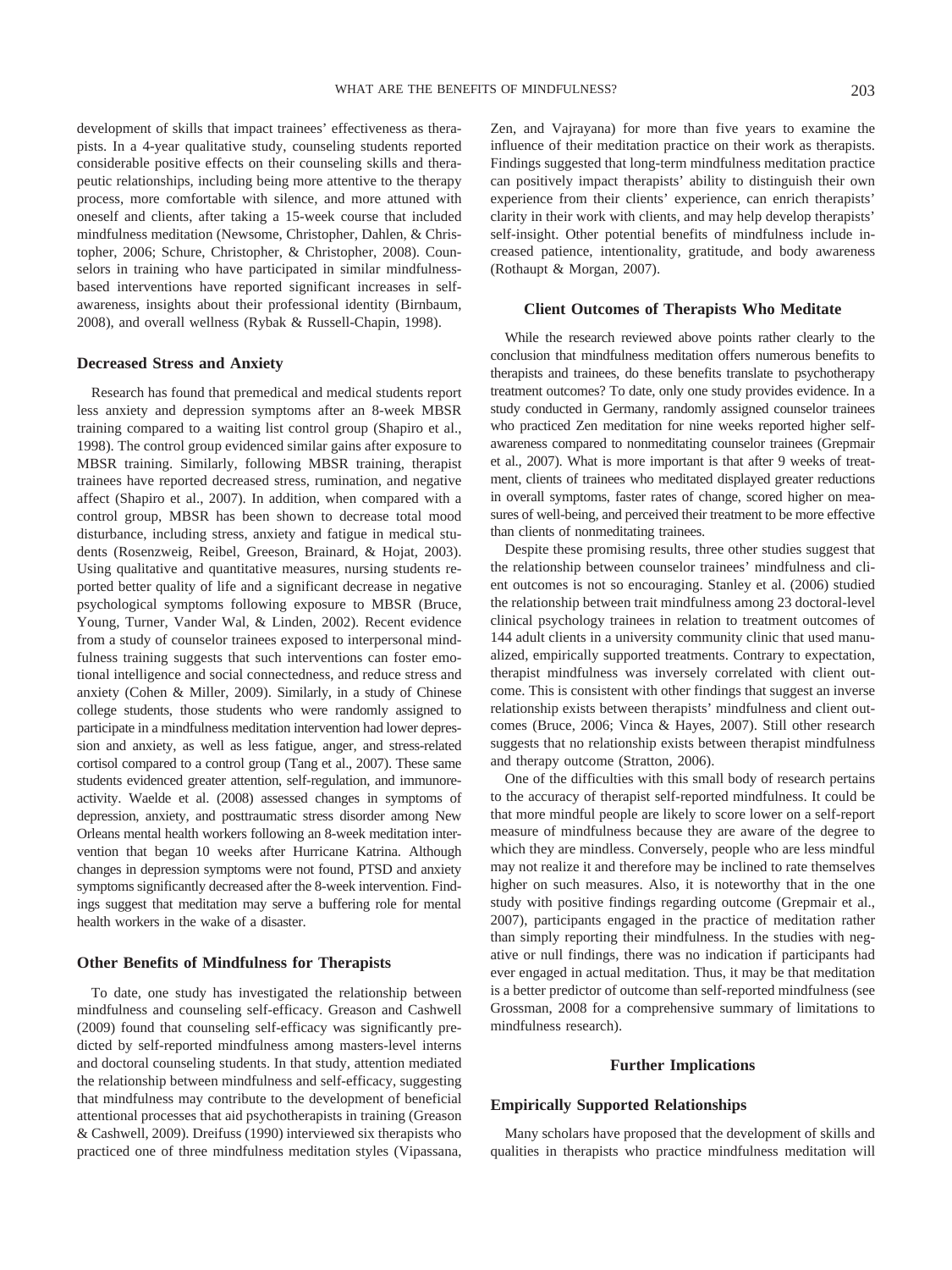strengthen the therapeutic relationship (Germer et al., 2005; Hick & Bien, 2008; Shapiro & Carlson, 2009). Future research could profitably address how therapists' mindfulness contributes to critical relationship factors such as the formation and sustenance of the working alliance, countertransference management, and the provision of unconditional regard with difficult clients (Norcross, 2002). For example, one study (Wexler, 2006) found that both client and therapist perceptions of the working alliance were positively related to therapist self-reported mindfulness. In another study, however, the relationship between mindfulness and working alliance was not significant (Bruce, 2006). Again, it could be that meditation practice is a better predictor of the working alliance than self-reported mindfulness, although this awaits further study.

With regard to countertransference management, it is plausible that the nonreactivity and cognitive flexibility fostered by mindfulness should help therapists respond more freely and less defensively to their clients (Gelso & Hayes, 2007). To date, one study has investigated mindfulness and countertransference. Kholooci (2008) examined the relationship between self-reported mindfulness and therapists' awareness of countertransference. Kholooci found a significant inverse relationship between mindfulness and countertransference awareness such that the more mindful therapists perceived themselves to be, the less aware they were of their countertransference.

In conclusion, while the psychological and physical health benefits of mindfulness meditation are strongly supported by research, the ways in which therapists' mindfulness meditation practice and therapists' mindfulness translate to measureable outcomes in psychotherapy remain unclear. Future research is needed to examine the relations between therapists' mindfulness, therapists' regular mindfulness meditation practice, and common factors known to contribute to successful treatment outcome. Doing so will foster understanding of how mindfulness meditation may enhance communication and relationship building skills within the context of psychotherapy.

#### **Practice and Clinical Supervision**

Germer et al. (2005) proposed that mindfulness can be integrated into psychotherapy through three means: therapist mindfulness (therapists' own practice of meditation to be more "mindful" and present with clients), mindfulness-informed psychotherapy (i.e., applying Buddhist psychology and mindfulness theory to clinical work), and mindfulness-based psychotherapy (teaching clients skills through the application of mindfulness practices). Davis (2010) has proposed that mindfulness meditation also would benefit clinical supervision by enhancing supervisors' presence to their supervisees and enabling them to be less reactive to supervisees' anxiety. Table 3 expands on Germer et al. (2005) and Davis (2010) and provides practical examples and means of integrating mindfulness into psychotherapy.

The old adage that people can guide another on a path only as far as they themselves have ventured also applies to therapists integrating mindfulness into psychotherapy and into clinical supervision (Davis, 2010). Introducing mindfulness approaches into psychotherapy necessitates engaging in a mindful practice ourselves as psychotherapists (Hick, 2008). It has been recently proposed that therapists who introduce mindfulness interventions with clients may find it helpful to explain mindfulness in terms of attention, avoiding jargon that may have unintended negative effects on clients (Carmody, 2009).

## **Training Implications**

Mindfulness as a metacognitive skill has been proposed as a necessary component of psychotherapy training (Bruce, Manber, Shapiro, & Constantino, 2010; Fauth, Gates, Vinca, Boles, & Hayes, 2007; Vinca, 2009). As research on therapists' mindfulness continues to emerge, should therapists' mindfulness demonstrate a meaningful relationship with measurable outcomes in the therapeutic relationship and treatment outcomes, psychotherapy train-

Table 3

*Examples of Ways to Integrate Mindfulness in the Field of Psychotherapy*

| Ways mindfulness can be integrated<br>into psychotherapy | Professional avenues for integration                                      | Practical examples                                                                                            |
|----------------------------------------------------------|---------------------------------------------------------------------------|---------------------------------------------------------------------------------------------------------------|
| Therapist mindfulness                                    | • Therapists' personal meditation practice<br>• Therapists' clinical work | "While others are speaking, practice letting go<br>of your own thoughts, judgments, and                       |
|                                                          | • Training programs                                                       | analyzing, and return to listening                                                                            |
|                                                          | • Clinical supervision                                                    | receptively. Let your listening be                                                                            |
|                                                          | • Continuing education                                                    | wholehearted and attentive speak<br>slowly enough to stay connected to your<br>body and heart." <sup>13</sup> |
| Mindfulness-informed psychotherapy                       | • Therapists' clinical work                                               | Apply the Buddhist principal of equanimity to                                                                 |
|                                                          | • Training programs                                                       | a client issue, such as: "What happens"                                                                       |
|                                                          | • Clinical supervision                                                    | when you let that need be there?" <sup>14</sup>                                                               |
|                                                          | • Continuing education                                                    |                                                                                                               |
| Mindfulness-based psychotherapy                          | • Therapists' clinical work                                               | Guide clients to: Close your eyes and with                                                                    |
|                                                          | • Training Programs                                                       | curiosity and non-judgment, allow whatever                                                                    |
|                                                          | • Clinical supervision                                                    | emerges in your awareness to be there,                                                                        |
|                                                          | • Continuing education                                                    | letting it come and go. Mentally label your                                                                   |
|                                                          | • Mindfulness-based group therapy                                         | experience, such as feeling, smelling,<br>thinking, etc. as you sit for few minutes. <sup>15</sup>            |

<sup>13</sup> (Deep Listening & Authentically Speaking, Surrey, 2005, p. 110). <sup>14</sup> (Adapted from Welwood, 2002, p. 190). <sup>15</sup> (Adapted from Mindfulness, Morgan

& Morgan, 2005).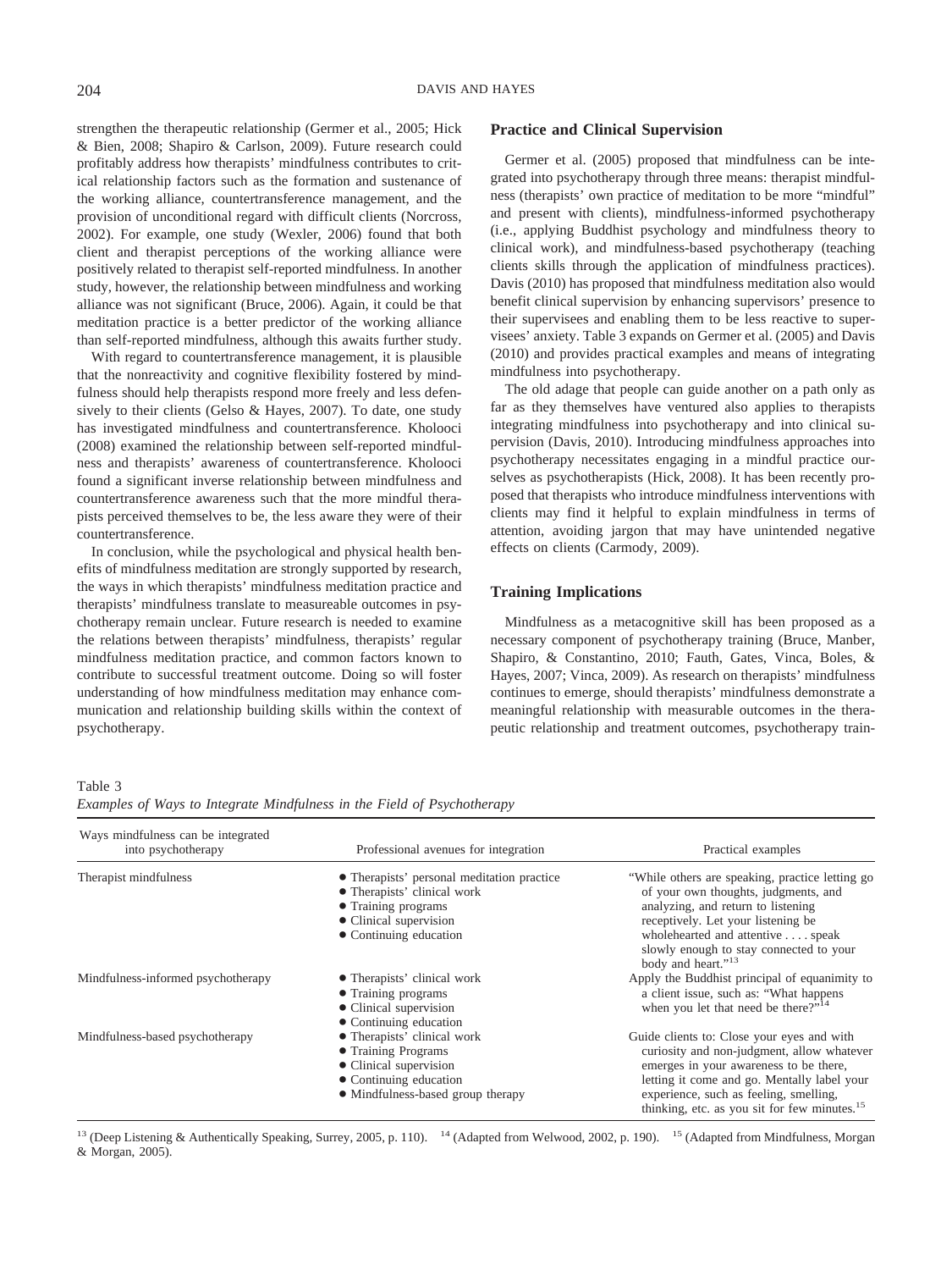ing could include mindfulness training. Given the push toward outcome-based education, training and credentialing as measured by training benchmarks and the acquisition of competencies (Kaslow et al., 2002), perhaps mindfulness could be measured in training programs as a necessary specific competency. Research support is needed to influence policy changes and changes in psychotherapy training program requirements. Given that mindfulness meditation is a means to develop mindfulness, both counselor education and continuing education programs could beneficially offer mindfulness meditation training.

#### **Important Next Steps in Research**

Future research holds tremendous potential for uncovering more about the neurophysiological processes of meditation and the benefits of long-term practice on the brain. Research on neuroplasticity may help explain the relationship among length and quality of meditation practice, developmental stages of meditators, and psychotherapy outcomes. More research is needed to better understand how the benefits of meditation practice accumulate over time.

In addition, other means of increasing mindfulness, in addition to meditation, need to be explored. Given that current research does not indicate that therapists' self-reported mindfulness enhances client outcomes, better measures of mindfulness may need to be developed or different research designs that do not rely on self-report measures need to be used. Garland and Gaylord (2009) have proposed that the next generation of mindfulness research encompass four domains: 1) performance-based measures of mindfulness as opposed to self-reports of mindfulness, 2) scientific evaluation of notions espoused by Buddhist traditions, 3) neuroimaging technology to verify self-report data, and 4) changes in gene expression as a result of mindfulness. Research along any one or a combination of these lines is likely to enhance our understanding of mindfulness and its potential benefits to psychotherapy.

Given the empirical support for the benefits of mindfulness reviewed in this paper, research is needed on effective and practical means of teaching therapists mindfulness practices. While formal training is required to teach MBSR, theoretical literature focused on using a mindfulness-based curriculum and teaching mindfulness practices is beginning to emerge (e.g., McCown, Reibel, & Micozzi, 2010). Future research could include investigating realistic ways mindfulness practices and/or formal mindfulness meditation could be integrated into trainees' practicum and clinical supervision. Given that MBSR is a structured format that has been successfully used with therapist trainees (e.g., Shapiro et al., 2007), MBSR may be a simple way for therapists, regardless of theoretical orientation, to integrate mindfulness practices into trainees' practicum class or group supervision. Future research questions could include: Does therapists' practice of mindfulness meditation in clinical supervision with their supervisees affect the supervisory alliance, or relational skills of supervisees? Does practicing formal mindfulness meditation as a group in practicum or internship aid in group cohesion, self-care, relational skills, or measurable common factors that contribute to successful psychotherapy? Given the limited research thus far on empathy, compassion, decreased stress and reactivity, more research is needed on how mindfulness meditation practice affects these constructs and measurable counseling skills in both trainees and therapists. For example, how does mindfulness meditation practice effect empathy and compassion for midcareer or late-career therapists who are already seasoned veterans?

Shapiro and Carlson (2009) have suggested that mindfulness meditation can also serve as a means of self-care to help combat burnout rates. Future research on not only how therapists' practice of mindfulness meditation helps facilitate trainee development and affects psychotherapy is needed, but the ways in which therapists' own practice of mindfulness meditation can help with burnout rates and other detrimental outcomes of work-related stress.

In addition, despite abundant theoretical work on ways to conceptually merge Buddhist and Western psychology to psychotherapy (e.g., Epstein, 2007, 1995), there is a lack of literature on what it looks like in session when a therapist employs Buddhist-oriented approaches (i.e., mindfulness-informed psychotherapy as termed by Germer, 2005) to specific clinical issues and diagnoses. Given the numerous and rich clinical applications of mindfulness-based approaches to specific clinical issues, more literature is needed on the ways mindfulness-informed psychotherapy differs from mindfulness-based psychotherapy in session with clients.

In conclusion, the momentum within research on mindfulness holds promise for a potential transformation in ways to facilitate trainee and therapists' development, and means to affect change mechanisms known to contribute to successful psychotherapy. The field of psychotherapy could benefit from future research examining cause and effect relationships and/or mediational models to better understand the seemingly fruitful benefits of mindfulness and mindfulness meditation practice.

#### **References**

- Adele, M. H., & Feldman, G. (2004). Clarifying the construct of mindfulness in the context of emotion regulation and the process of change in therapy. *Clinical Psychology, 11,* 255–262. doi:10.1093/clipsy.bph080
- Aiken, G. A. (2006). The potential effect of mindfulness meditation on the cultivation of empathy in psychotherapy: A qualitative inquiry. *Dissertation Abstracts International, Section B: Sciences and Engineering, 67,* 2212.
- Anderson, D. T. (2005). Empathy, psychotherapy integration, and meditation: A Buddhist contribution to the common factors movement. *Journal of Humanistic Psychology, 45,* 483–502. doi:10.1177/ 0022167805280264
- Baer, R. A. (2006). *Mindfulness-based treatment approaches: Clinician's guide to evidence base and applications.* Burlington, MA: Elsevier.
- Barnes, S., Brown, K. W., Krusemark, E., Campbell, W. K., & Rogge, R. D. (2007). The role of mindfulness in romantic relationship satisfaction and responses to relationship stress. *Journal of Marital and Family Therapy, 33,* 482–500. doi:10.1111/j.1752– 0606.2007.00033.x
- Bateman, A., & Fonagy, P. (2004). Mentalization-based treatment of bpd. *Journal of Personality Disorders, 18,* 36 –51. doi:10.1521/pedi. 18.1.36.32772
- Bateman, A., & Fonagy, P. (2006). Mentalizing and borderline personality disorder. In L. G. Allen & P. Fonagy (Eds.), *Handbook of mentalizationbased treatment* (pp. 185–200). Hoboken, NJ: Wiley, Ltd.
- Benjamin, J. (1990). An outline of intersubjectivity: The development of recognition. *Psychoanalytic Psychology, 7,* 33– 46. doi:10.1037/ h0085258
- Birnbaum, L. (2008). The use of mindfulness training to create an "Accompanying Place" for social work students. *Social Work Education, 27,* 837– 852. doi:10.1080/02615470701538330
- Bishop, S. R., Lau, M. A., Shapiro, S. L., Carlson, L., Anderson, N. D.,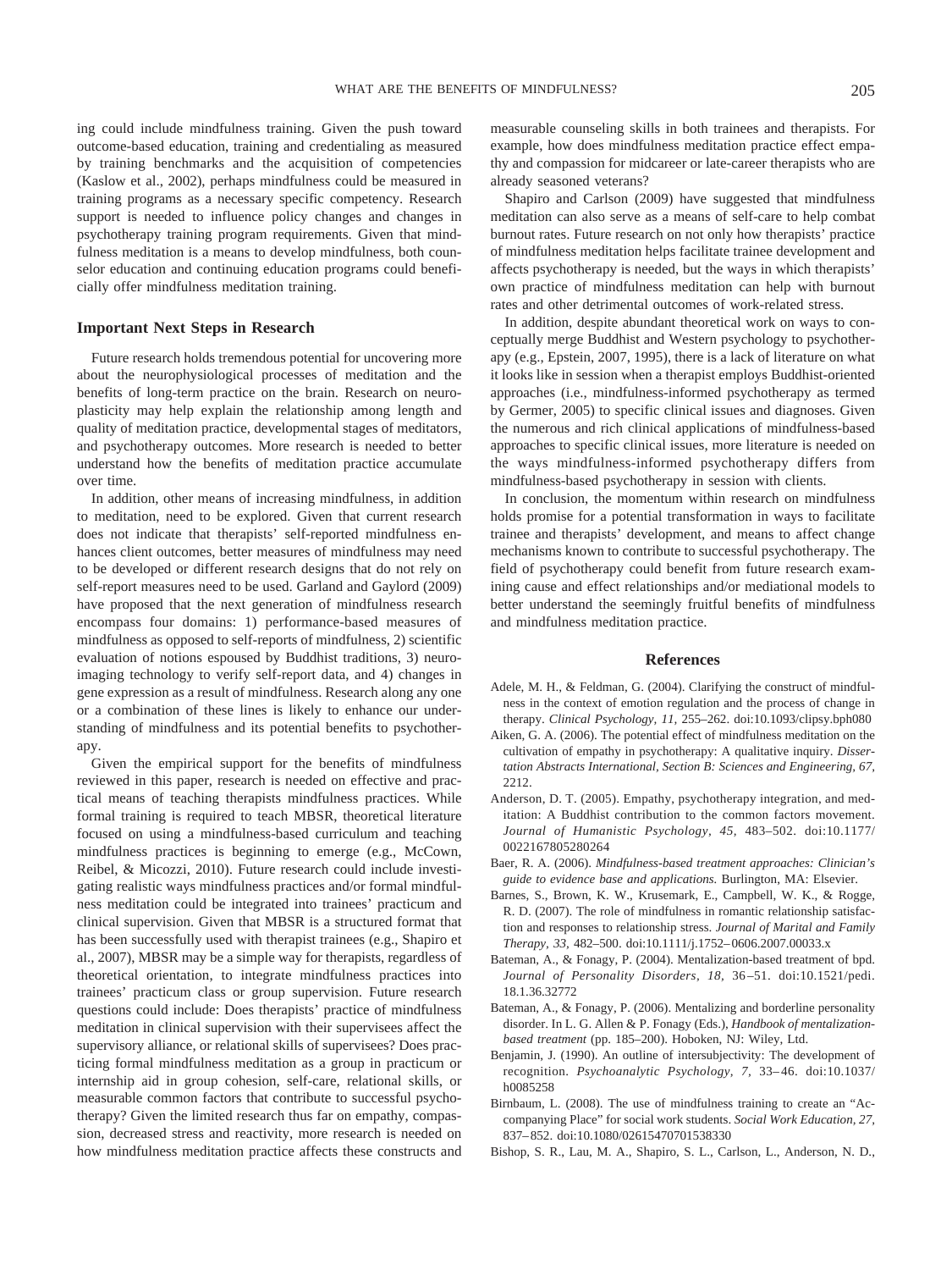Carmody, J.,... Devins, G. (2004). Mindfulness: A proposed operational definition. *Clinical Psychology, 11,* 230 –241. doi:10.1093/ clipsy.bph077

- Block-Lerner, J., Adair, C., Plumb, J. C., Rhatigan, D. L., & Orsillo, S. M. (2007). The case for mindfulness-based approaches in the cultivation of empathy: Does nonjudgemental, present-moment awareness increase capacity for perspective-taking and empathetic concern? *Journal of Marital and Family Therapy, 33,* 505–516. doi:10.1111/j.1752– 0606.2007.00034.x
- Bodhi, B. (2000). *A comprehensive manual of Adhidhamma.* Seattle: BPS Pariyatti.
- Brach, T. (2003). *Radical Acceptance: Embracing your life with the heart of a Buddha.* New York: Bantam Books/Dell.
- Brown, K. W., Ryan, R. M., & Creswell, J. D. (2007). Mindfulness: Theoretical foundations and evidence for its salutary effects. *Psychological Inquiry, 18,* 211–237. doi:10.1080/10478400701598298
- Bruce, A., Young, L., Turner, L., Vander Wal, R., & Linden, W. (2002). Meditation-based stress reduction: Holistic practice in nursing education. In L. E. Young & V. E. Hayes (Eds.), *Transforming health promotion practice: Concepts, issues, and applications* (pp. 241–252). Victoria, British Columbia: Davis.
- Bruce, N. (2006). *Mindfulness: Core psychotherapy process? The relationship between therapist mindfulness and therapist effectiveness* (Unpublished doctoral dissertation). PGSP-Stanford Consortium, Palo Alto,  $\overline{C}$
- Bruce, N. G., Manber, R., Shapiro, S. L., & Constantino, M. J. (2010). Psychotherapist mindfulness and the psychotherapy process. *Psychotherapy Theory Research Practice Training, 47,* 83–97. doi:10.1037/ a0018842
- Cahn, B. R., & Polich, J. (2006). Meditation states and traits: Eeg, erp, and neuroimaging studies. *Psychological Bulletin*, 132, 180-211. doi: 10.1037/0033–2909.132.2.180
- Cahn, B. R., & Polich, J. (2009). Meditation (Vipassana) and the P3a event-related brain potential. *International Journal of Psychophysiology, 72,* 51– 60. doi:10.1016/j.ijpsycho. 2008.03.013
- Carmody, J. (2009). Evolving conceptions of mindfulness in clinical settings. *Journal of Cognitive Psychotherapy: An International Quarterly, 23,* 270 –280. doi:10.1891/0889 – 8391.23.3.270
- Carmody, J., & Baer, R. A. (2008). Relationships between mindfulness practice and levels of mindfulness, medical and psychological symptoms and well-being in a mindfulness-based stress reduction program. *Journal of Behavioral Medicine, 31,* 23–33. doi:10.1007/s10865-007–9130-7
- Carson, J. W., Carson, K. M., Gil, K. M., & Baucom, D. H. (2006). Mindfulness-based relationship enhancement (MBRE) in couples. In R. A. Baer (Ed.), *Mindfulness-based treatment approaches: Clinician's guide to evidence base and applications* (pp. 309 –331). Burlington, MA: Elsevier.
- Chambers, R., Gullone, E., & Allen, N. B. (2009). Mindful emotion regulation: An integrative review. *Clinical Psychology Review, 29,* 560 – 572. doi:10.1016/j.cpr.2009.06.005
- Chambers, R., Lo, B. C. Y., & Allen, N. B. (2008). The impact of intensive mindfulness training on attentional control, cognitive style, and affect. *Cognitive Therapy and Research, 32,* 303–322. doi:10.1007/s10608- 007–9119-0
- Coffey, K. A., & Hartman, M. (2008). Mechanisms of action in the inverse relationship between mindfulness and psychological distress. *Complementary Health Practice Review, 13,* 79 –91. doi:10.1177/ 1533210108316307
- Cohen, J. S., & Miller, L. (2009). Interpersonal mindfulness training for well-being: A pilot study with psychology graduate students. *Teachers College Record, 111,* 2760 –2774. Retrieved from http://www.tcrecord .org
- Corcoran, K. M., Farb, N., Anderson, A., & Segal, Z. V. (2010). Mindfulness and emotion regulation: Outcomes and possible mediating mech-

anisms. In A. M. Kring & D. M. Sloan (Eds.), *Emotion regulation and psychopathology: A transdiagnositc approach to etiology and treatment* (pp. 339 –355). New York: Guilford Press.

- Davidson, R. J. (2000). Affective styles, psychopathology, and resilience: Brain mechanisms and plasticity. *American Psychologist, 55,* 1196 – 1214.
- Davidson, R. J., Jackson, D. C., & Kalin, N. H. (2000). Emotion, plasticity, context, and regulation: Perspectives from affective neuroscience. *Psychological Bulletin, 126,* 890 –909.
- Davidson, R. J., Kabat-Zinn, J., Schumacher, J., Rosenkranz, M., Muller, D., Santorelli, S. F., & Sheridan, J. F. (2003). Alterations in brain and immune function produced by mindfulness meditation. *Psychosomatic Medicine, 66,* 149 –152. doi:10.1097/01.psy.0000116716.19848.65
- Davis, D. M. (2010). Mindfulness and supervision: What psychotherapists need to know. *Psychotherapy Bulletin, 45,* 9 –17.
- Dekeyser, M., Raes, F., Leijssen, M. Leyson, S., & Dewulf, D. (2008). Mindfulness skills and interpersonal behavior. *Personality and Individual Differences, 44,* 1235–1245. doi:10.1016/j.paid.2007.11.018
- Didonna, F. (2009b). Mindfulness and obsessive-compulsive disorder: Developing a way to trust and validate one's internal experience. In F. Didonna (Ed.), (2009). *Clinical handbook of mindfulness* (pp. 189 –219). New York: Springer.
- Didonna, F. (Ed.). (2009a). *Clinical handbook of mindfulness.* New York: Springer.
- Dreifuss, A. (1990). A phenomenological inquiry of six psychotherapists who practice Buddhist meditation. *Dissertation Abstracts International: Section B: Science and Engineering, 51,* 2617.
- Epstein, M. (1995). *Thoughts without a thinker.* New York: Basic Books.
- Epstein, M. (2007). *Psychotherapy without the self: A Buddhist perspective.* New Haven: Yale University Press.
- Erisman, S. M., & Roemer, L. (2010). A preliminary investigation of the effects of experimentally induced mindfulness on emotional responding to film clips. *Emotion, 10,* 72– 82. doi:10.1037/a0017162
- Farb, N. A. S., Anderson, A. K., Mayberg, H., Bean, J., McKeon, D., & Segal, Z. V. (2010). Minding one's emotions: Mindfulness training alters the neural expression of sadness. *Emotion, 10,* 25–33. doi:10.1037/ a0017151.supp
- Farb, N. A. S., Segal, Z. C., Mayberg, H., Bean, J., McKeon, D., Fatima, Z., & Anderson, A. K. (2007). Attending to the present: Mindfulness meditation reveals distinct neural modes of self-reference. *Social Cognitive and Affective Neuroscience, 2,* 313–322. doi:10.1093/scan/ nsm030
- Fauth, J., Gates, S., Vinca, M. A., Boles, S., & Hayes, J. A. (2007). Big ideas for psychotherapy training. *Psychotherapy: Theory, Research, Practice, Training, 44,* 384 –391. doi:10.1037/0033–3204.44.4.384
- Fonagy, P., & Bateman, A. (2008). The development of borderline personality disorder—A mentalizing model. *Journal of Personality Disorders, 22,* 4 –21. doi:10.1521/pedi.2008.22.1.4
- Fulton, P. R. (2005). Mindfulness as clinical training. In C. K. Germer, R. D. Siegel, & P. R. Fulton (Eds.), *Mindfulness and psychotherapy* (pp. 55–72). New York: Guilford Press.
- Garland, E., & Gaylord, S. (2009). Envisioning a future contemplative science of mindfulness: Fruitful methods and new content for the next wave of research. *Complementary Health Practice Review, 14,* 3–9. doi:10.1177/1533210109333718
- Gelso, C. J., & Hayes, J. A. (2007). *Countertransference and the therapist's inner experience: Perils and possibilities.* Mahwah, NJ: Erlbaum.
- Germer, C. K. (2005). Mindfulness: What is it? What does it matter? In C. K. Germer, R. D. Siegel, & P. R. Fulton (Eds.), *Mindfulness and psychotherapy* (pp. 3–27). New York: Guilford Press.
- Germer, C. K., Siegel, R. D., & Fulton, P. R. (2005). *Mindfulness and psychotherapy.* New York: Guilford Press.
- Goldin, P. R., & Gross, J. J. (2010). Effects of mindfulness-based stress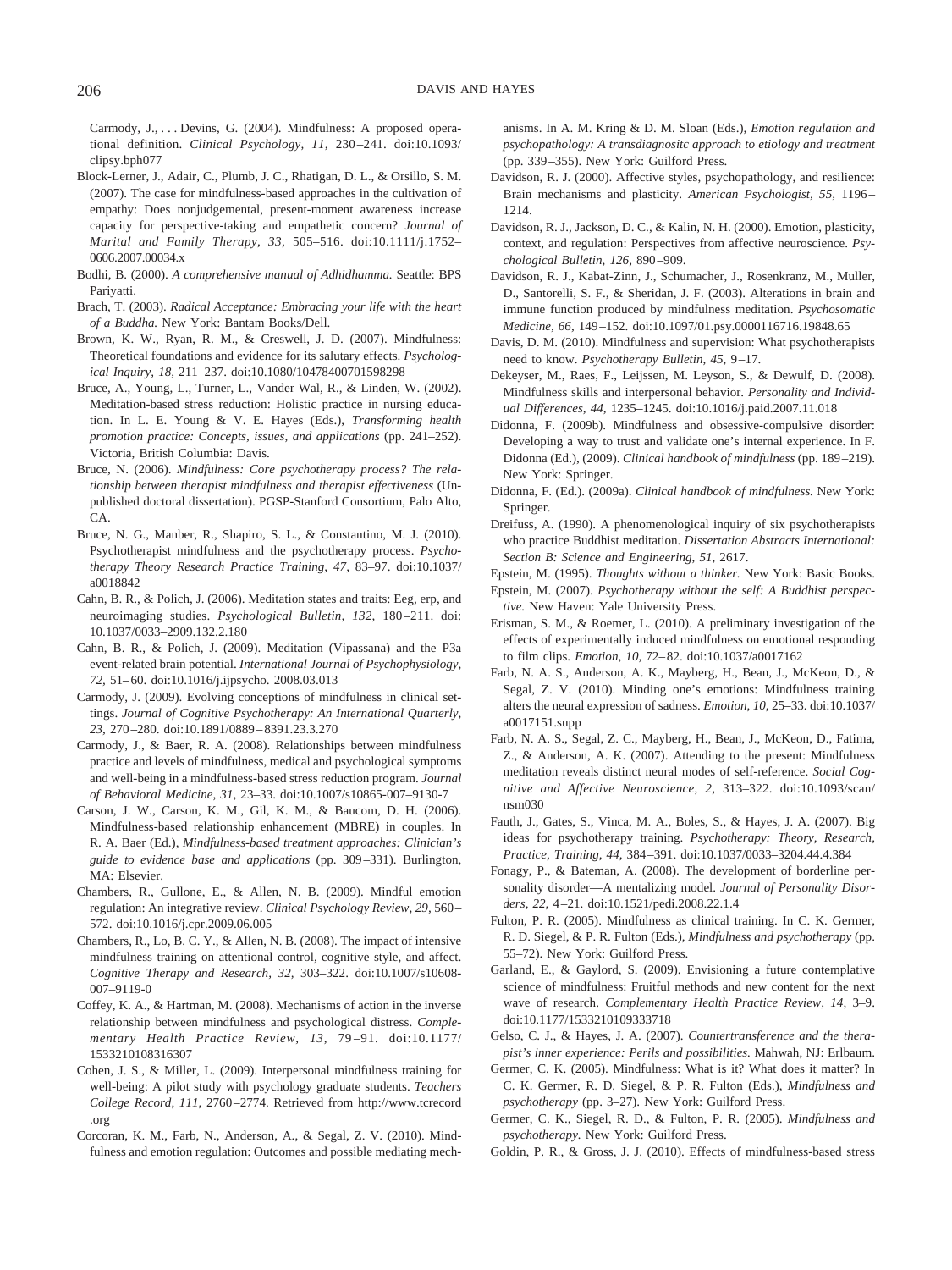reduction (MBSR) on emotion regulation in social anxiety disorder. *Emotion, 10,* 83–91. doi:10.1037/a0018441

- Greason, P. B., & Cashwell, C. S. (2009). Mindfulness and counseling self-efficacy: The mediating role of attention and empathy. *Psychotherapists Education and Supervision, 49*(1), 2–19.
- Grepmair, L., Mietterlehner, F., Loew, T., Bachler, E., Rother, W., & Nickel, N. (2007). Promoting mindfulness in psychotherapists in training influences the treatment results of their patients: A randomized, double-blind, controlled study. *Psychotherapy and Psychosomatics, 76,* 332–338. doi:10.1159/000107560
- Grossman, P. (2008). On measuring mindfulness in psychosomatic and psychological research. *Journal of Psychosomatic Research, 64,* 405– 408. doi:10.1016/j.jpsychores.2008.02.001
- Grossman, P., Niemann, L., Schmidt, S., & Walach, H. (2004). Mindfulness-based stress reduction and health benefits: A meta-analysis. *Journal of Psychosomatic Research, 57,* 35– 43. doi:10.1016/S0022- 3999(03)00573–7
- Gunaratana, H. (2002). *Mindfulness in plain English.* Somerville, MA: Wisdom Publications.
- Hanh, T. N. (1987). *Interbeing: Fourteen guidelines for engaged Buddhism* (3rd ed.). Berkley: Parallax Press.
- Hick, S. F. (2008). Cultivating therapeutic relationships: The role of mindfulness. In S. F. Hick & T. Bien (Eds.), *Mindfulness and the therapeutic relationship* (pp. 3–18). New York: Guilford Press.
- Hick, S. F., & Bien, T. (2008). *Mindfulness and the therapeutic relationship.* New York: Guilford Press.
- Hill, C. E., & Castonguay, L. G. (Eds.). (2007). *Insight in psychotherapy.* Washington, DC: American Psychological Association.
- Hoffman, S. G., Sawyer, A. T., Witt, A. A., & Oh, D. (2010). The effect of mindfulness-based therapy on anxiety and depression: A metaanalytic review. *Journal of Consulting and Clinical Psychology, 78,* 169 –183. doi:10.1037/a0018555
- Hölzel, B. K., Ott, U., Gard, T., Hempel, H., Weygandt, M., Morgen, K., & Vaitl, D. (2008). Investigation of mindfulness meditation practitioners with voxel-based morphometry. *Social Cognitive and Affective Neuroscience, 3,* 55– 61. doi:10.1093/scan/nsm038
- Jha, A. P., Stanley, E. A., Kiyonaga, A., Wong, L., & Gelfand, L. (2010). Examining the protective effects of mindfulness training on working memory capacity and affective experience. *Emotion, 10, 54*-64. doi: 10.1037/a0018438
- Kabat-Zinn, J. (1990). *Full Catastrophe living: Using the wisdom of your body and mind to face stress, pain, and illness.* New York: Dell.
- Kaslow, N. J., Borden, K. A., Collins, F. L., Forrest, L., Illfelder-Kaye, J., Nelson, P. D., & Rallo, J. S. (2002). Competencies conference: Future directions in education and credentialing in professional psychology. *Journal of Clinical Psychology, 60,* 699 –712. doi:10.1002/jclp.20016
- Kholooci, H. (2008). An examination of the relationship between countertransference and mindfulness and its potential role in limiting therapist abuse. *Dissertation Abstracts International: Section B: The Sciences and Engineering, 68,* 6312.
- Kingsbury, E. (2009). The relationship between empathy and mindfulness: Understanding the role of self-compassion. *Dissertation Abstracts International: Section B: Science and Engineering, 70,* 3175.
- Kostanski, M., & Hassed, C. (2008). Mindfulness as a concept and a process. *Australian Psychologist, 43,* 15–21. doi:10.1080/ 00050060701593942
- Lazar, S. W., Kerr, C. E., Wasserman, R. H., Gray, J. R., Greve, D. N., Treadway, M. T., & Fischl, B. (2005). Meditation experience is associated with increased cortical thickness. *Neuroreport: For Rapid Communication of Neuroscience Research, 16,* 1893–1897. doi:10.1097/01.wnr. 0000186598.66243.19
- Leary, M. R., & Tate, E. B. (2007). The multi-faceted nature of mindfulness. *Psychological Inquiry, 18,* 251–255.
- Lesh, T. V. (1970). Zen meditation and the development of empathy in

counselors. *The Journal of Humanistic Psychology, 10, 39-74.* doi: 10.1177/002216787001000105

- Lutz, A., Dunne, J. D., & Davidson, R. J. (2007). Meditation and the neuroscience of consciousness: An introduction. In P. D. Zelazo, M. Moscovtich, & E. Thompson (Eds.), *The Cambridge handbook of consciousness* (pp. 499 –551). New York: Cambridge University Press.
- Lutz, A., Slagter, H. A., Dunne, J. D., & Davidson, R. J. (2008). Attention regulation and monitoring in meditation. *Trends in Cognitive Sciences, 12,* 163–169. doi:10.1016/j.tics.2008.01.005
- Lutz, A., Slagter, H. A., Rawlings, N. B., Francis, A. D., Greischar, L. L., & Davidson, R. J. (2009). Mental training enhances attentional stability: Neural and behavioral evidence. *The Journal of Neuroscience, 29,* 13418 –13427. doi:10.1523/JNEUROSCI.1614 – 09.2009
- Lysack, M. (2005). Relational mindfulness and dialogic space in family therapy. In C. K. Germer, R. D. Siegel, & P. R. Fulton (Eds.), *Mindfulness and psychotherapy* (pp. 141–158). New York: Guilford Press.
- Martin, J. R. (1997). Mindfulness: A proposed common factor. *Journal of Psychotherapy Integration, 7,* 291–312. doi:10.1023/B:JOPI .0000010885.18025.bc
- Masicampo, E. J., & Baumeister, R. F. (2007). Relating mindfulness and self-regulatory processes. *Psychological Inquiry, 18,* 255–258.
- McCown, D., Reibel, D., & Micozzi, M. S. (2010). *Teaching mindfulness: A practical guide for clinicians and educators.* New York: Springer.
- McKim, R. D. (2008). Rumination as a mediator of the effects of mindfulness: Mindfulness-based stress reduction (MNSR) with a heterogeneous community sample experiencing anxiety, depression, and/or chronic pain. *Dissertation Abstracts International: Section B: The Sciences and Engineering, 68,* 7673.
- Moore, A., & Malinowski, P. (2009). Meditation, mindfulness and cognitive flexibility. Consciousness and Cognition, 18, 176-186. doi: 10.1016/j.concog.2008.12.008
- Morgan, S. P. (2005). Depression: Turning toward life. In C. K. Germer, R. D. Siegel, & P. R. Fulton (Eds.), *Mindfulness and psychotherapy* (pp. 130 –151). New York: Guilford Press.
- Morgan, W. D., & Morgan, S. T. (2005). Cultivating attention and empathy. In C. K. Germer, R. D. Siegel, & P. R. Fulton (Eds.), *Mindfulness and psychotherapy* (pp. 73–90). New York: Guilford Press.
- Newsome, S., Christopher, J. C., Dahlen, P., & Christopher, S. (2006). Teaching counselors self-care through mindfulness practices. *Teachers College Record, 108,* 1881–1990.
- Norcross, J. C. (2002). *Psychotherapy relationships that work: Therapist contributions and responsiveness to patients.* New York: Oxford University Press.
- Ortner, C. N. M., Kilner, S. J., & Zelazo, P. D. (2007). Mindfulness meditation and reduced emotional interference on a cognitive task. *Motivation and Emotion, 31,* 271–283. doi: 10.1007/s11031-007–9076-7
- Ostafin, B. D., Chawla, N., Bowen, S., Dillworth, T. M., Witkiewitz, K., & Marlatt, G. A. (2006). Intensive mindfulness training and the reduction of psychological distress: A preliminary study. *Cognitive and Behavioral Practice, 13,* 191–197. doi:10.1016/j.cbpra.2005.12.001
- Ramel, W. Goldin, P. R., Carmona, P. E., & McQuaid, J. R. (2004). The effects of mindfulness meditation on cognitive processes and affect in patients with past depression. *Cognitive Therapy and Research, 28,* 433– 455. doi:10.1023/B:COTR.0000045557.15923.96
- Rosenzweig, S., Reibel, D. K., Greeson, J. M., Brainard, G. C., & Hojat, M. (2003). Mindfulness-based stress reduction lowers psychological distress in medical students. *Teaching and Learning in Medicine, 15,* 88 –92. doi:10.1207/S15328015TLM1502\_03
- Rothaupt, J. W., & Morgan, M. M. (2007). Counselors' and counselor educators' practice of mindfulness: A qualitative inquiry. *Counseling & Values, 52,* 40 –54.
- Rybak, C. J., & Russell-Chapin, L. A. (1998). The teaching well: Experience, education and counseling. *International Journal for the Advancement of Counseling, 20,* 131–139.